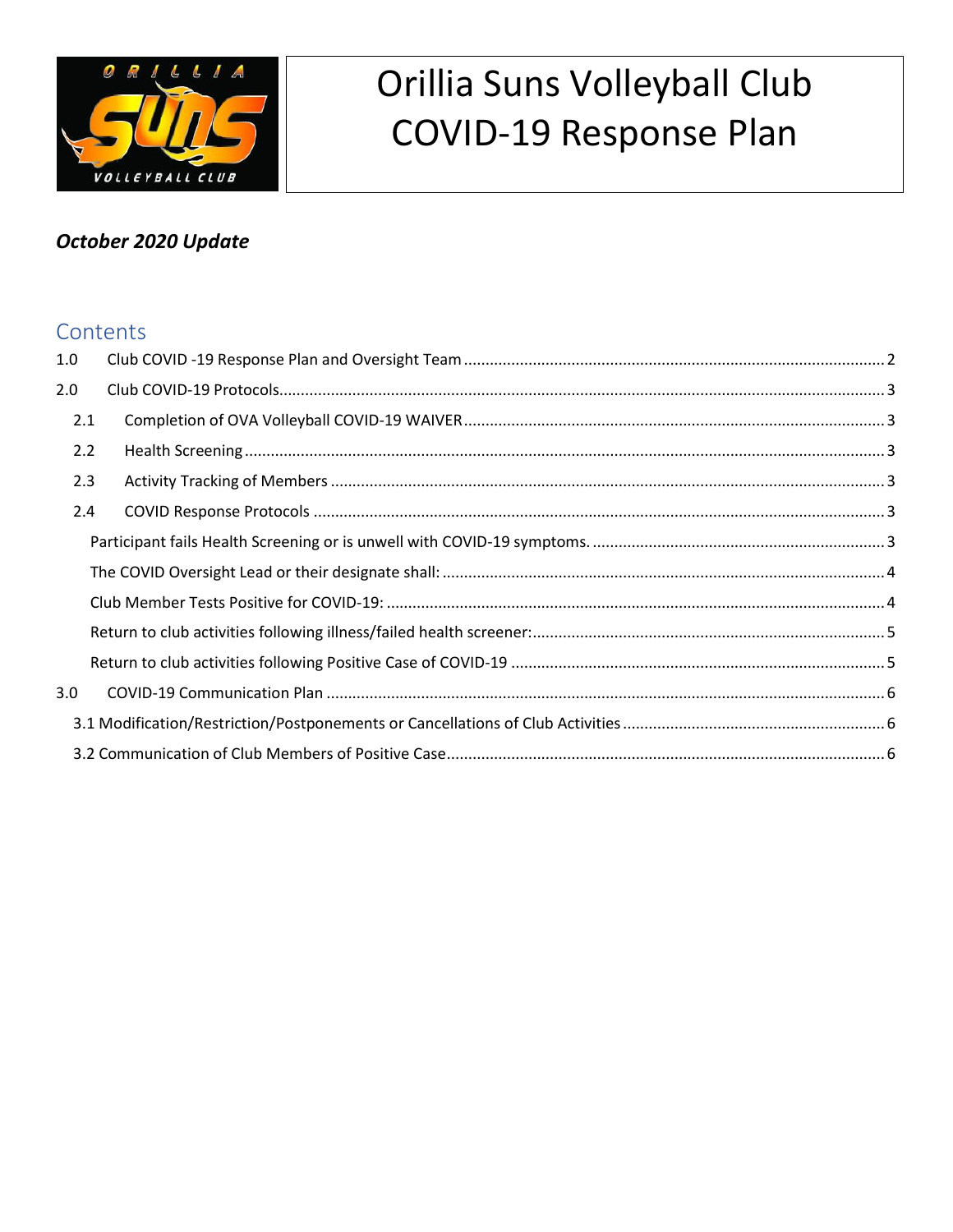# <span id="page-1-0"></span>1.0 Club COVID -19 Response Plan and Oversight Team

The Club COVID-19 Oversight Team was created to oversee the implementation of the COVID-19 health and safety guidelines within the club including the oversight of the COVID-19 response protocols, which provide direction in a situation where a club member tests positive for COVID-19.

The COVID-19 response plan will be forwarded to all coaches, managers, and parents of players for review along with the Health Screening checklist questions. Coaches will be supplied Health Screening checklists with all participants of their team for review of the Health Screening questions.

Club members can contact one of the members of the Oversight Team regarding questions about the Return to Play Protocols or the Club Covid-19 Response Plan.

| <b>Club Oversight Team</b>    | Position                          | <b>Contact Information</b>     |  |  |
|-------------------------------|-----------------------------------|--------------------------------|--|--|
| Kris Parnham                  | President (Lead)                  | Info@orilliasunsvolleyball.com |  |  |
| James Waite                   | <b>Screening Oversight</b>        | Info@orilliasunsvolleyball.com |  |  |
|                               | Manager                           |                                |  |  |
|                               |                                   |                                |  |  |
| Laurie Waite                  | Communications                    | Info@orilliasunsvolleyball.com |  |  |
| <b>COVID Health Resources</b> |                                   |                                |  |  |
| Telehealth                    | <b>COVID info: link to COVID</b>  | 1-866-797-0000                 |  |  |
|                               | Self-Assessment Centre Info.      |                                |  |  |
| <b>Ontario COVID Website</b>  | COVID info: link to COVID         | http://covid-19.ontario.ca     |  |  |
|                               | Self-Assessment Centre Info.      |                                |  |  |
| Simcoe Muskoka District       | <b>Contact Tracing (following</b> | 705-721-7520 Ext 5830          |  |  |
| <b>Health Unit COVID Team</b> | positive COVID case)              |                                |  |  |
|                               | outbreak management               |                                |  |  |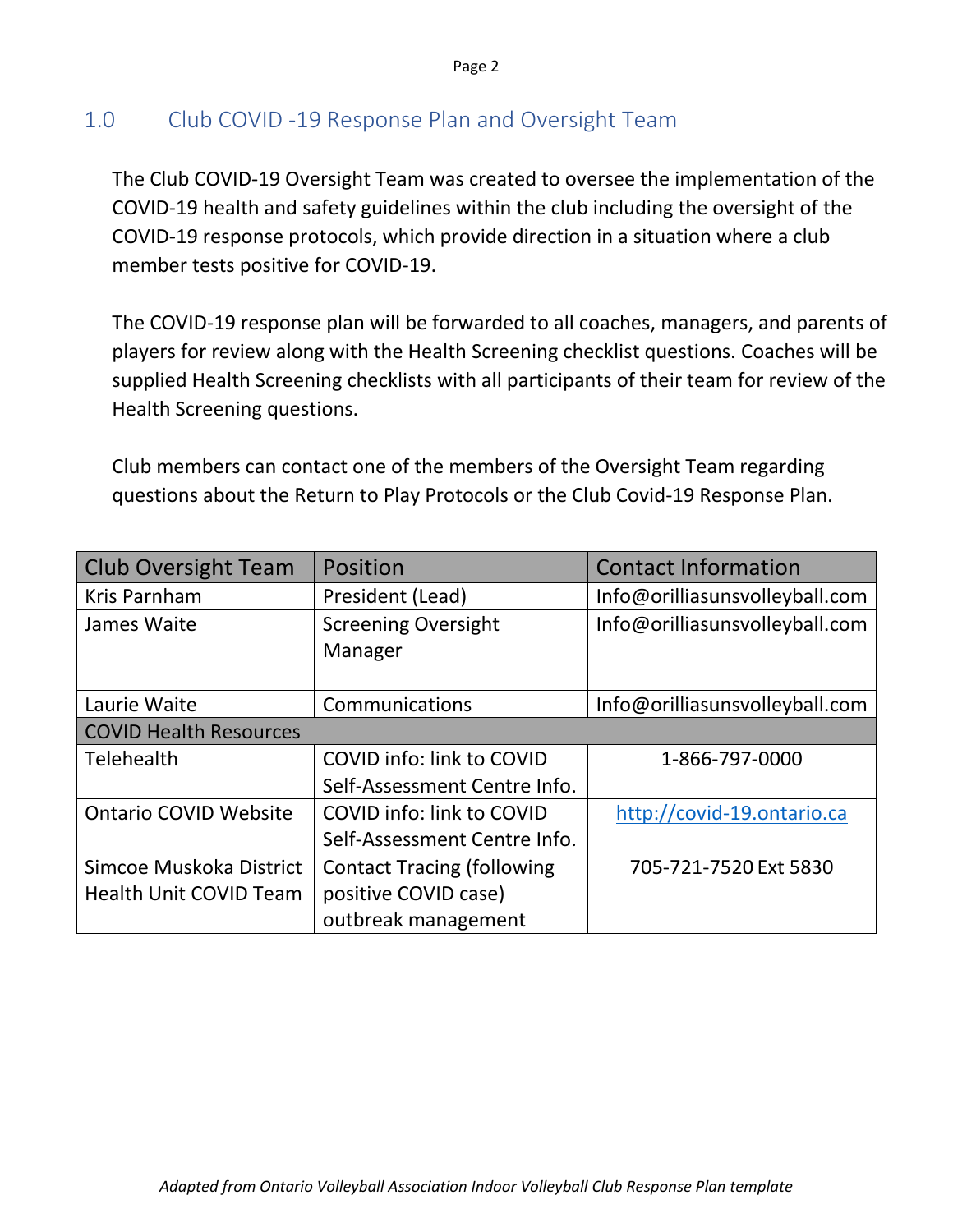# <span id="page-2-0"></span>2.0 Club COVID-19 Protocols

#### <span id="page-2-1"></span>2.1 Completion of OVA Volleyball COVID-19 WAIVER

All individuals participating in club activities must complete the Ontario Volleyball Acknowledgement, Release, Indemnity and Assumption of Risk regarding COVID-19 (COVID-19 Waiver) or have a signed COVID-19 Waiver on file with Ontario Volleyball via MRS. Failing to do so disqualifies the member from attending or participating in all club activities. This includes athletes, coaches, staff, board members, volunteers, and officials.

#### <span id="page-2-2"></span>2.2 Health Screening

On the day of each club activity, each member must self-screen using the current Health Screening questionnaire (OVA Appendix F) which is available on the Orillia Suns Website. Any member that answers "Yes" to any of the questions on the questionnaire may not attend the activity. They will notify the club immediately as per the COVID response protocols (Section 2.4).

Additionally, each member will be actively screened upon arrival at the facility by the Team coach or their designate. The result of the screening will be recorded on a Health Screening Tracking Sheet. The tracking sheet will be collected by the Lead and submitted to the Screening Oversight Manager for scanning and retention.

### <span id="page-2-3"></span>2.3 Activity Tracking of Members

Participation of all members will be tracked using the Health Screening Sheet as a negative option check list.

Members not in attendance for the given event will be crossed off the list. The Screening Oversight Manager will keep the Screening Sheets on file and access the information in the event of a positive COVID-19 case to assist the Public Health Unit with contact tracing.

#### <span id="page-2-4"></span>2.4 COVID Response Protocols

### <span id="page-2-5"></span>Participant fails Health Screening or is unwell with COVID-19 symptoms.

If any participant fails the Health Screening or is unwell with COVID-19 symptoms they shall:

- Player Immediately notify Team Coach
- Coach Notify COVID Oversight Team
- Not attend the scheduled activity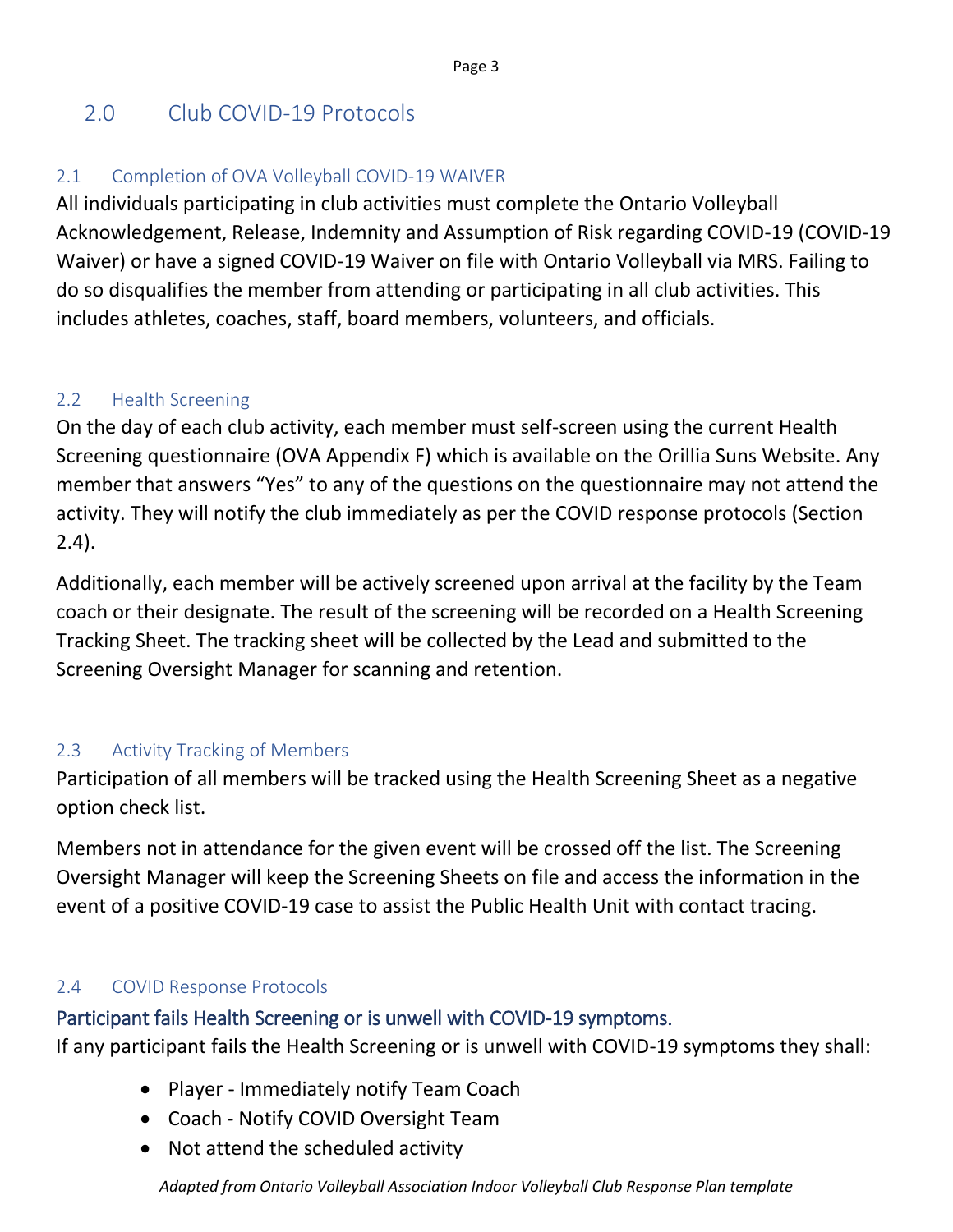- Contact their local health care provider, Telehealth (1-866-797-0000), or access Ontario COVID's website (covid-19.ontario.ca) for information or direction regarding self-isolation and testing.
- Not participate in any future club activities until direction is provided by Public Health or their health care provider.

If a member arrives at the event and fails the screener, they will be isolated from all other participants and immediately sent home.

The Team Coach or their designate will:

- Inform the player that they will be contacted by the Club Oversight Team
- Email the COVID Oversight Team and inform them of the situation
- Ensure incident is marked on the Health Screening Sheet.

# <span id="page-3-0"></span>The COVID Oversight Lead or their designate shall:

- Contact the affected club member to determine the next steps (self-isolation, testing etc.) and inform the Oversight team if their testing is positive.
- If the affected member attended the facility, notify the facility manager to determine if any areas need to closed off or disinfected in conjunction with the facility's protocols.
- Confirm that the Health Tracking Sheet reflects the screening failure.

# <span id="page-3-1"></span>Club Member Tests Positive for COVID-19:

If a club member tests positive for COVID-19, they shall:

- Immediately contact the COVID-19 Oversight Team
- Not participate in any club activities or be in close proximity of other club members until they are cleared by Public Health or their health care provider

The COVID-19 Oversight Team Lead or their designate will:

- Update the Team Coach regarding the situation
- Confirm with the affected club member that Public Health is aware of the positive test and confirm the name of the Public Health contact
- Contact Public Health and respond to any request to support contact tracing
- Use the Health Screening Sheets to assist Public Health in the process of informing other club members that may have been in close contact with the individual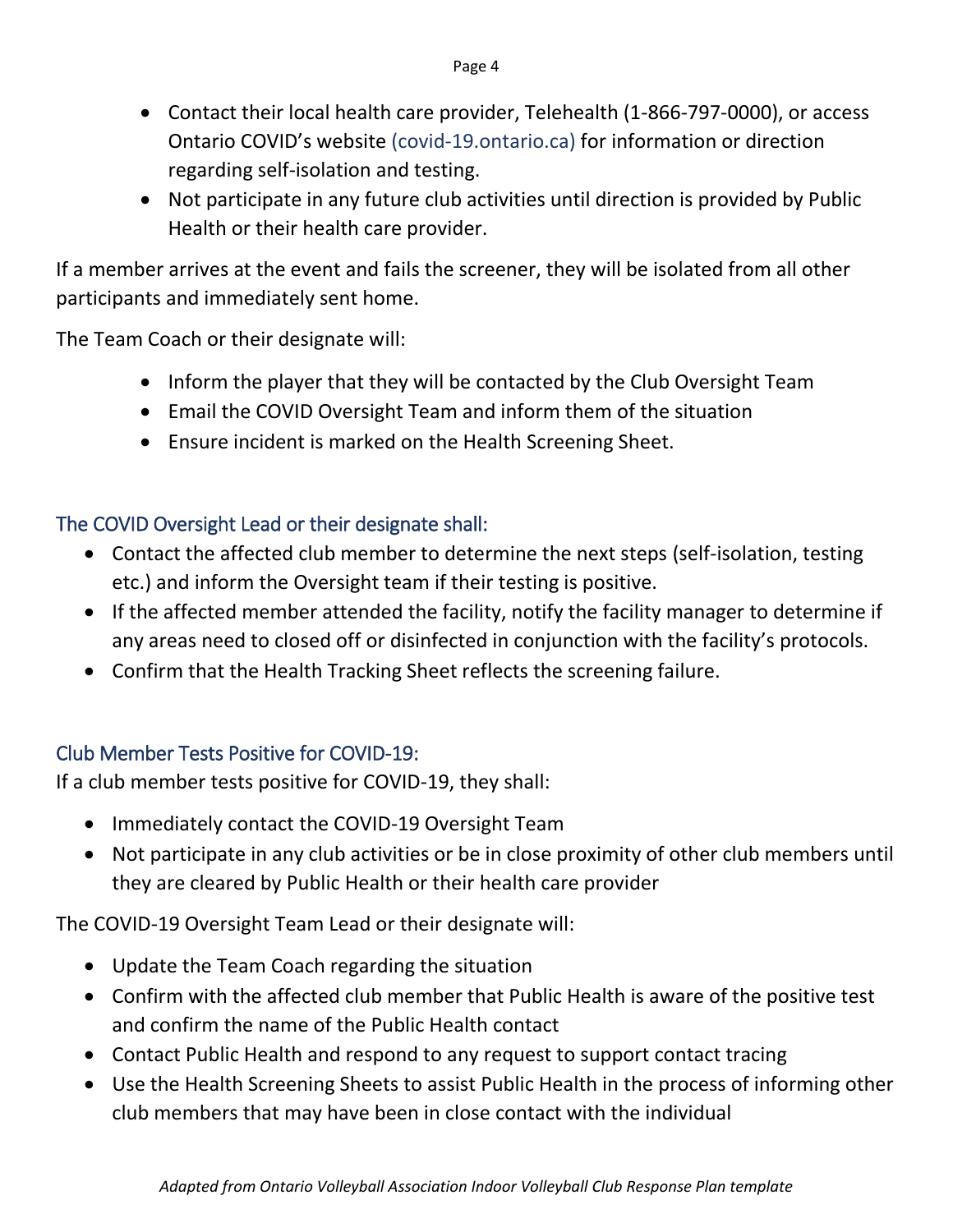#### Page 5

#### <span id="page-4-0"></span>Return to club activities following illness/failed health screener:

- The club member may only return to club activities once they have completed their 14 days of isolation and pass the health screener; or if they have been tested, have a negative COVID test result
- Exception as per the COVID-19 Screening Tool for Children in School and Child Care (Version 1, October 1, 2020), if player had answered "Yes" to only one of the symptoms
- If the symptom is improving, may return to club activities if feel well enough to do so and has returned to school
- A negative COVID-19 test is not required to return

#### <span id="page-4-1"></span>Return to club activities following Positive Case of COVID-19

- Following a positive COVID-19 test, an individual must follow all public health guidelines regarding self-isolation and return to activities
- A club member is not permitted to return to club activities until they are cleared by Public Health or their health care provider